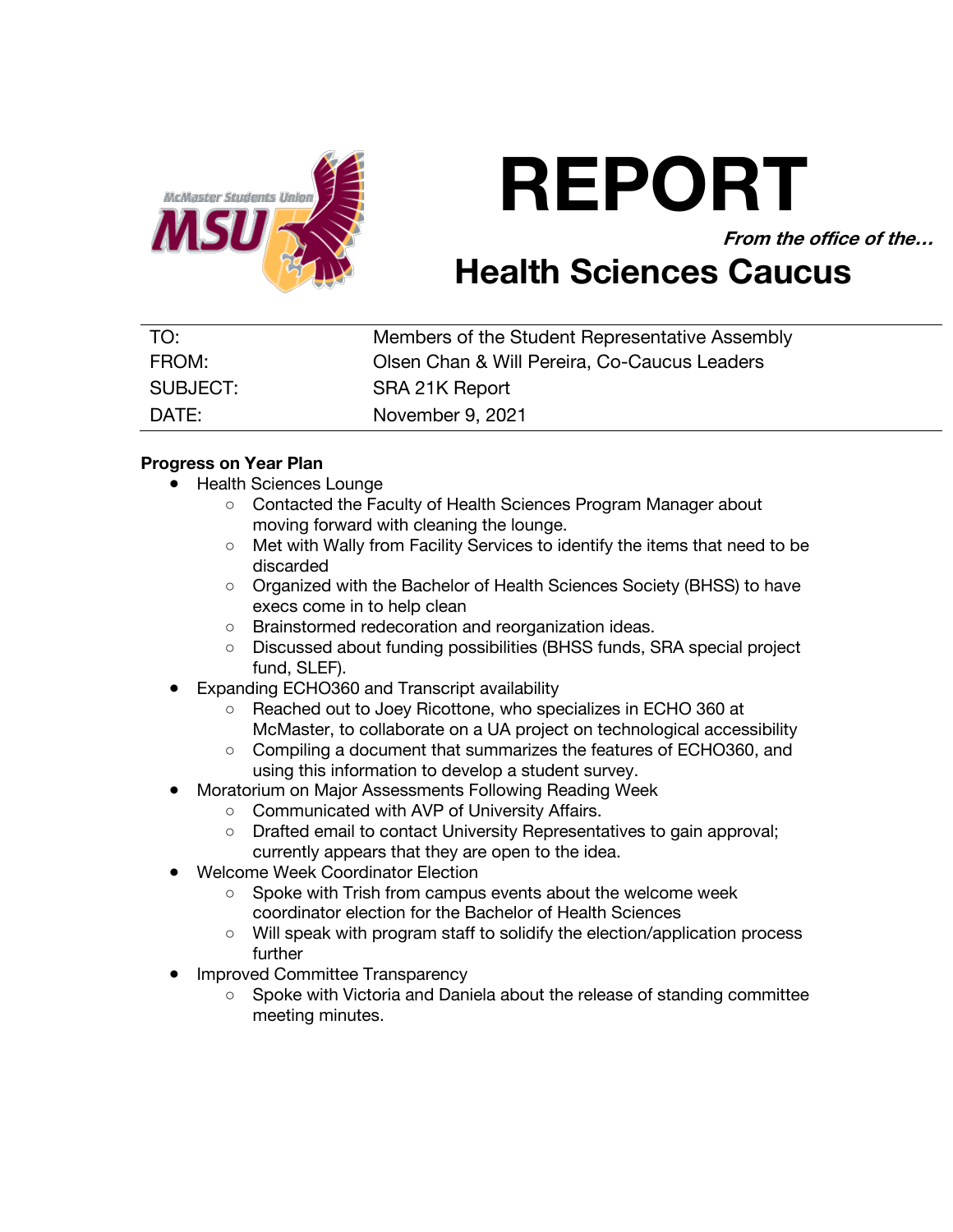- Menstrual Health Equity Project
	- Been meeting biweekly with several of the SRAs to finalize details of pilot
	- Currently in the process of contacting menstrual health companies for sponsorship.

### **Past Events, Projects, & Activities**

- Created a slideshow outlining the necessary removals in the Health Sciences Student Home Base
- Met with RAs for Research Pack on Academic Policy, began preliminary research and crafting PCRs.
- Communicated with UA AVP about contacts for the moratorium project
- Contacted VP Finance and Finance AVP about the process for the SRA Special Projects fund

# **Upcoming Events, Projects, & Activities**

- Speaking with the EOHSS Team about optimizing COVID guidelines for student events moving into the winter term.
- Meeting with VP Education and the Denver about in-person eating options and in-person club events for students
- Continue communications of the Registrar's Office to lay the groundwork for the moratorium on major assessments in the 2022-2023 year.
- Apply for SLEF and the SRA Special Project Fund to acquire finances for the upgrade of the Faculty of Health Sciences Home Base and the addition of new infrastructure on campus.

## **Outreach & Promotions**

- Olsen represented the Faculty of Health Sciences as well as the SRA as a whole on instagram.com/msu\_mcmaster to promote the SRA by-election
- Made an SRA update post last week to inform constituents on current and future plans for our caucus
- Submitted a caucus report to the Bachelor of Health Sciences Society to be released to the student base.
- On Instagram, we were able to reach 527 unique accounts in the past week, improving our overall engagement by 221% compared to the previous week. In addition, our account grew by 20 followers as we continued our efforts to reach first year students.

### **Successes**

- Developed strong connections with the BHSS execs, facilitating our first collaborative project.
- Reaching out to student base about the projects we are working on so that we can gain a diverse perspective and increase the size of the team

### **Current Challenges**

- The biggest challenge facing our caucus has been acquiring funds for the various projects we plan to pursue this year.
- Due to project correspondents being busy with other initiatives, and facing difficulties with finding the appropriate people to contact for our projects, our progress on projects has sometimes been hindered.